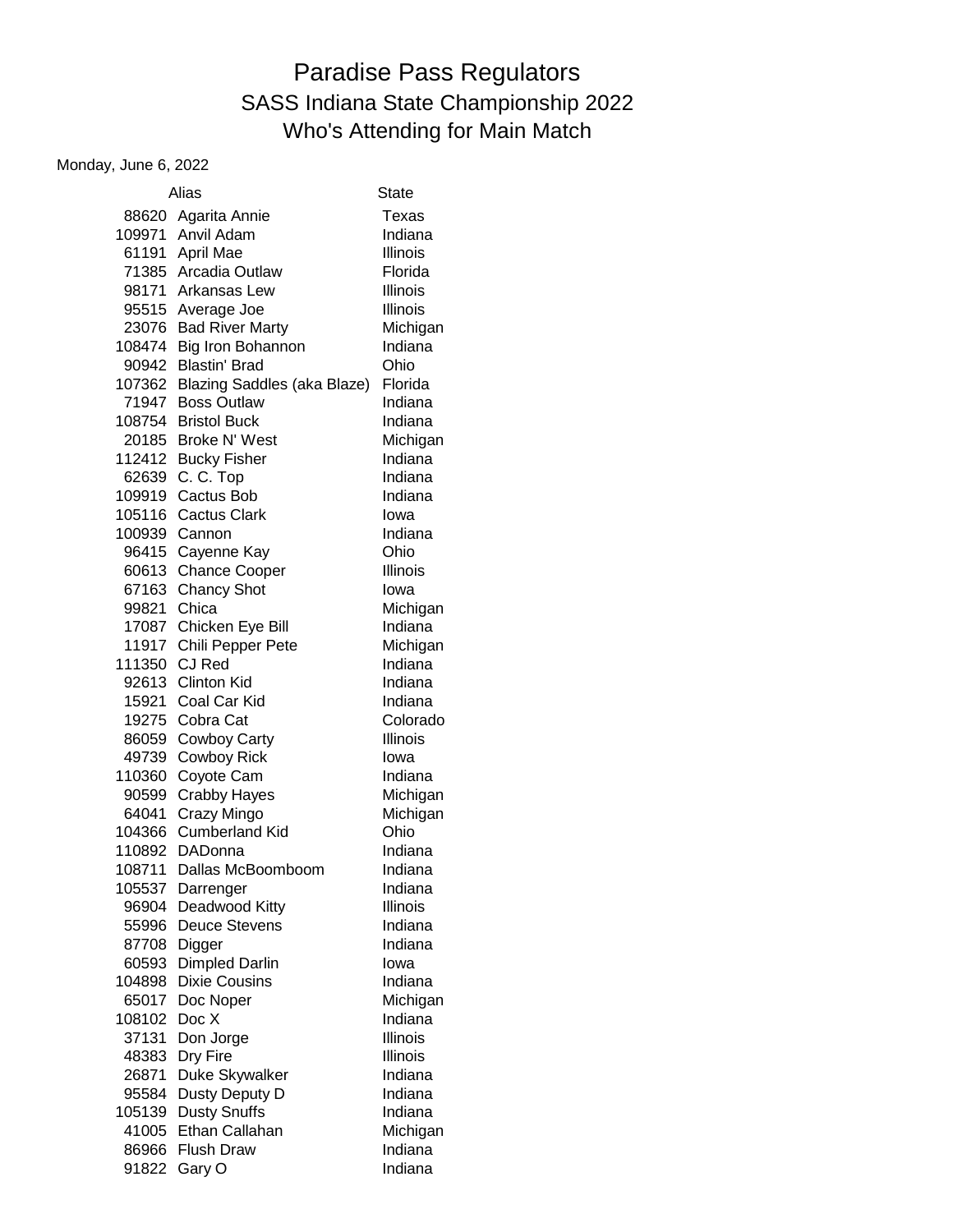## Paradise Pass Regulators SASS Indiana State Championship 2022 Who's Attending for Main Match

Monday, June 6, 2022

| Alias                            |                             | State             |
|----------------------------------|-----------------------------|-------------------|
|                                  | 109997 Hoosier Sheriff      | Indiana           |
|                                  | 97566 Howlin Wolf           | Texas             |
|                                  | 8302 Indiana Jim            | Indiana           |
|                                  | 109972 Indiana Jules        | Indiana           |
|                                  | 61974 Irish Dan OShootem    | Indiana           |
|                                  | 110437 Irish Sunshine       | Illinois          |
|                                  | 97567 Ivy Wild              | Texas             |
|                                  | 88820 J. B. Kidd            | Iowa              |
|                                  | 22300 J. C. Smoke           | Indiana           |
|                                  | 64598 J.C. Wade             | Michigan          |
|                                  | 105909 Jay Vendetta         | Ohio              |
|                                  | 79522 Jesse Jane JJ         | Indiana           |
|                                  | 105007 John Wesley Hardin   | Iowa              |
|                                  | 98602 Johnny Rebel          | Indiana           |
|                                  | 62782 K J Stevens           | Indiana           |
|                                  | 99782 Kap Gun Karen         | Indiana           |
|                                  | 107628 Keelhaul             | Indiana           |
|                                  | 92249 Kid Rich              | Arizona           |
|                                  | 104649 Kill R. Bea          | Florida           |
|                                  | 107212 Kingpin              | <b>Illinois</b>   |
|                                  |                             | Indiana           |
|                                  | 108753 Knucklebuster        | Indiana           |
|                                  | 110461 Kodiak Craig         | Indiana           |
| 105242                           | 68444 Korupt Karl           | Illinois          |
|                                  | <b>Lady Pearl</b>           |                   |
|                                  | 22199 Larkin Skaggs         | Indiana           |
|                                  | 110042 Lil Chico            | Iowa              |
|                                  | 111091 Lil Feller           | Indiana           |
| 27662 Lil Sis<br>111094 Lil Tink |                             | Indiana           |
|                                  | 103977 Little Hermana       | Indiana           |
|                                  |                             | Iowa              |
|                                  | 108475 Little Iron Lucille  | Indiana           |
|                                  | 102718 Little Lady E        | Indiana           |
|                                  | 101020 Little Red Sure Shot | Indiana           |
|                                  | 56813 Long Fingers          | Illinois          |
|                                  | 109951 Mad Marvin           | Ohio              |
|                                  | 110321 Marlin Bill          | Michigan          |
| 110955                           | Marti Draw                  | Indiana           |
|                                  | 106614 Midwest Hale         | Florida           |
|                                  | 22200 Millie Nelson         | Indiana           |
|                                  | 83232 Misty Moonshine       | Indiana           |
|                                  | 98793 MoBetta               | Indiana           |
|                                  | 1028 Montana Longhair       | Indiana           |
| 691                              | Mrs. Slick Shot             | <b>New Mexico</b> |
|                                  | 39293 Mustache Kid          | Michigan          |
|                                  | 88966 Nacho Hombre          | Indiana           |
|                                  | 88619 Nueces Slim           | Texas             |
| 94601                            | <b>Outrider Outlaw</b>      | Michigan          |
|                                  | 106232 P.R. Undertaker      | Indiana           |
| 109230                           | Paparazzi Pahl              | Ohio              |
| 29220                            | <b>Pit Mule</b>             | lowa              |
| 108613                           | Popcorn Kelly               | Iowa              |
| 110071                           | Pretty Lil Peedy            | Indiana           |